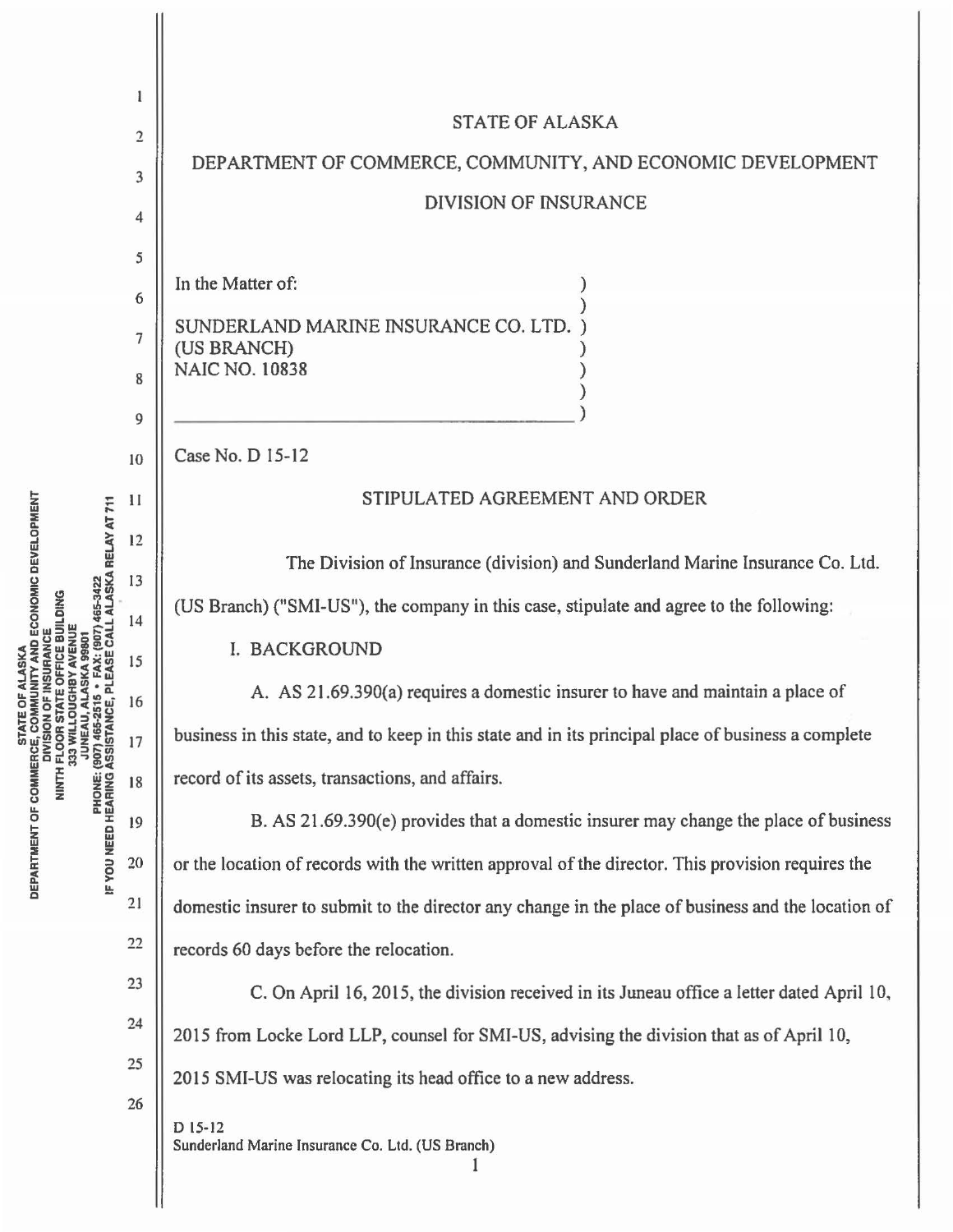22

 $21$ 

17

18

19

 $20$ 

 $\mathbf{1}$ 

23

24

25

26

2 D. Proper notice of the change in address of the home office and relocation of the 3 records of SMI-US was not given 60 days in advance of the move as required under 4 AS 21.69.390(e). 5 E. SMI-US also failed to request and obtain the approval of the director to change its 6 place of business or the location of its records as required under AS 21.69.390(e). 7 8 F. Under AS 21 .97.020, the director following a hearing may impose a civil penalty 9 of not more than \$2,500 for a violation of a provision of AS 21 . IO  $\mathbf{H}$ II. TERMS OF AGREEMENT  $12$ 1. For the AS 21..69.390(e) violations, SMI-US waives its right to a hearing and 13 agrees to pay a civil penalty under AS  $21.97.020$  in the amount of \$2,500 with \$1,250  $14$ suspended. 15 2. In the event that SMI-US violates Alaska insurance laws during the next two 16

years, the suspended portion of the penalty referenced in paragraph one will be reinstated. SMI-US will also be subject to any and all sanctions authorized by the insurance laws including the imposition of additional penalties.

3. SMI-US understands that this agreement is not binding on the parties unless and until the director signs the order approving the agreement.

DATED: **8/10/2015** 

DIVISION OF INSURANCE

By: Maxime Froemline

Maxine Froemling Chief Financial Examiner

D 15-12 Sunderland Marine Insurance Co. Ltd. (US Branch)

2